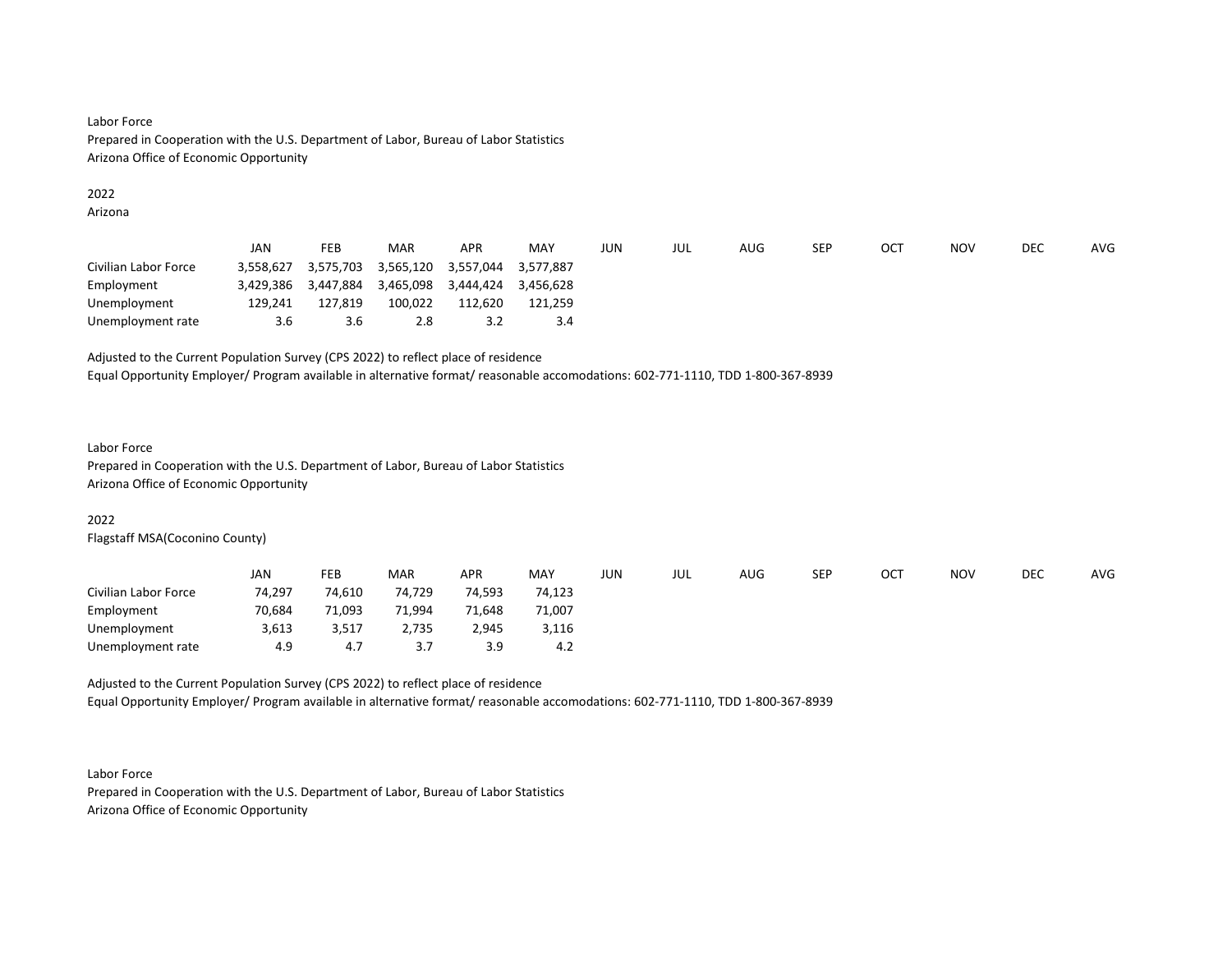# 2022 Lake Havasu City-Kingman MSA(Mohave County)

|                      | JAN    | <b>FEB</b> | <b>MAR</b> | <b>APR</b> | MAY    | JUN | jul | AUG | <b>SEP</b> | ост | <b>NOV</b> | <b>DEC</b> | <b>AVG</b> |
|----------------------|--------|------------|------------|------------|--------|-----|-----|-----|------------|-----|------------|------------|------------|
| Civilian Labor Force | 88,307 | 89.513     | 88.698     | 89,100     | 89.365 |     |     |     |            |     |            |            |            |
| Employment           | 84,418 | 85,576     | 85,600     | 85,636     | 85,801 |     |     |     |            |     |            |            |            |
| Unemployment         | 3,889  | 3,937      | 3,098      | 3,464      | 3,564  |     |     |     |            |     |            |            |            |
| Unemployment rate    | 4.4    | 4.4        | 3.5        | 3.9        | 4.0    |     |     |     |            |     |            |            |            |

Adjusted to the Current Population Survey (CPS 2022) to reflect place of residence Equal Opportunity Employer/ Program available in alternative format/ reasonable accomodations: 602-771-1110, TDD 1-800-367-8939

#### Labor Force

Prepared in Cooperation with the U.S. Department of Labor, Bureau of Labor Statistics Arizona Office of Economic Opportunity

## 2022

Phoenix MSA

|                      | JAN       | FEB       | <b>MAR</b> | APR       | MAY       | JUN | JUL | <b>AUG</b> | <b>SEP</b> | OC1 | NOV | <b>DEC</b> | <b>AVG</b> |
|----------------------|-----------|-----------|------------|-----------|-----------|-----|-----|------------|------------|-----|-----|------------|------------|
| Civilian Labor Force | 2.526.933 | 2,539,291 | 2,531,693  | 2,531,425 | 2.548.913 |     |     |            |            |     |     |            |            |
| Employment           | 2.446.896 | 2,459,939 | 2,470,330  | 2,463,229 | 2.475.269 |     |     |            |            |     |     |            |            |
| Unemployment         | 80,037    | 79,352    | 61.363     | 68,196    | 73.644    |     |     |            |            |     |     |            |            |
| Unemployment rate    | 3.2       | 3.1       | 2.4        | 2.7       | 2.9       |     |     |            |            |     |     |            |            |

Adjusted to the Current Population Survey (CPS 2022) to reflect place of residence Equal Opportunity Employer/ Program available in alternative format/ reasonable accomodations: 602-771-1110, TDD 1-800-367-8939

Labor Force

Prepared in Cooperation with the U.S. Department of Labor, Bureau of Labor Statistics Arizona Office of Economic Opportunity

# 2022

Prescott MSA(Yavapai County)

| JAN<br><b>FEB</b><br><b>MAR</b><br>MAY<br>OCT<br><b>NOV</b><br><b>APR</b><br><b>JUN</b><br><b>SEP</b><br>AUG<br>JUL |  |  |  |  |  |  |  |  |  |  |  |  | <b>DEC</b> | <b>AVG</b> |
|---------------------------------------------------------------------------------------------------------------------|--|--|--|--|--|--|--|--|--|--|--|--|------------|------------|
|---------------------------------------------------------------------------------------------------------------------|--|--|--|--|--|--|--|--|--|--|--|--|------------|------------|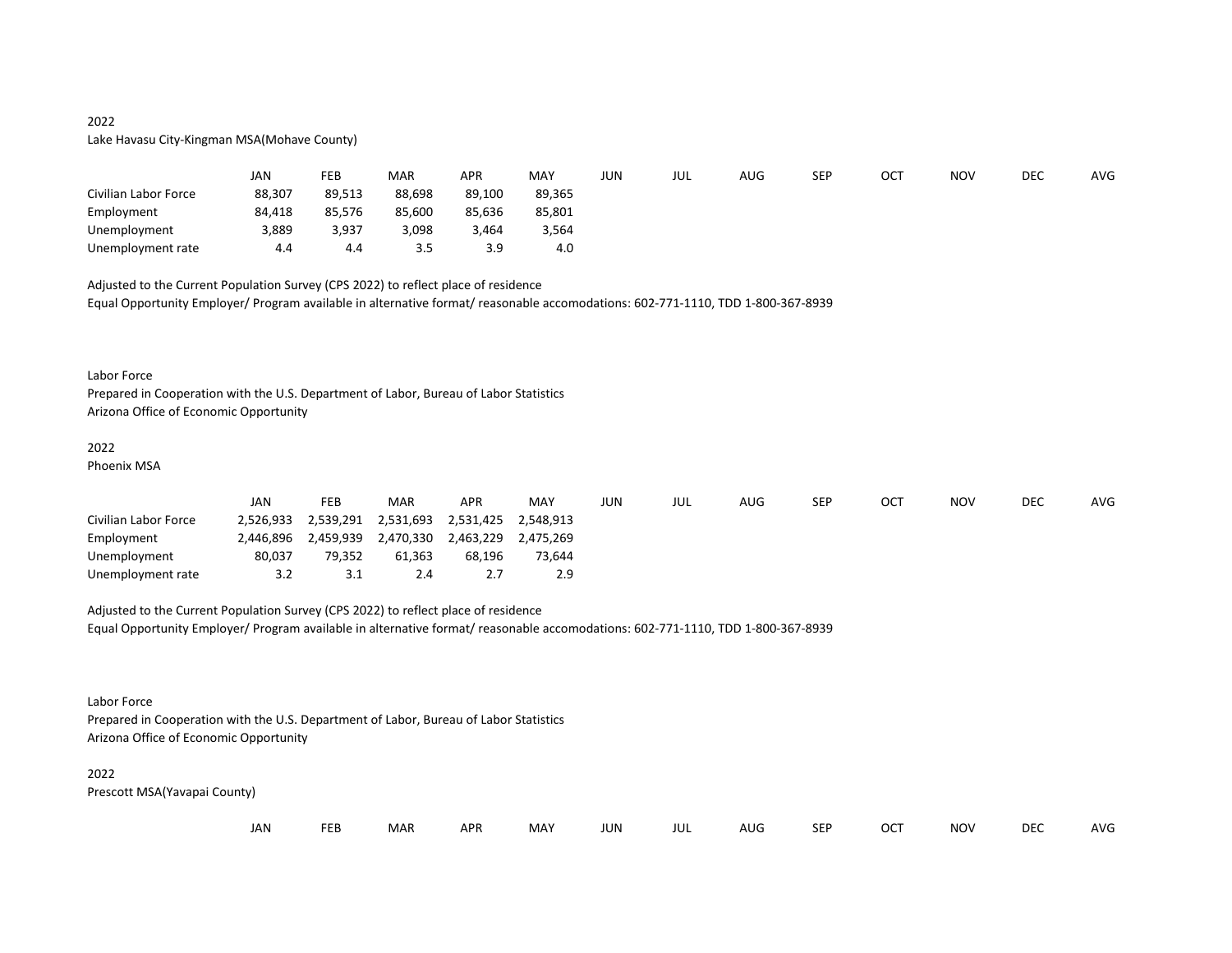| Civilian Labor Force | 106.233 | 107.008 | 106.883 | 106.451 | 107.359 |
|----------------------|---------|---------|---------|---------|---------|
| Employment           | 103.114 | 103.839 | 104.450 | 103.681 | 104.357 |
| Unemployment         | 3.119   | 3.169   | 2.433   | 2.770   | 3.002   |
| Unemployment rate    | 2.9     | 3.0     | 2.3     | 2.6     | 2.8     |

Equal Opportunity Employer/ Program available in alternative format/ reasonable accomodations: 602-771-1110, TDD 1-800-367-8939

Labor Force Prepared in Cooperation with the U.S. Department of Labor, Bureau of Labor Statistics Arizona Office of Economic Opportunity

# 2022

Sierra-Vista Douglas MSA(Cochise County)

|                      | JAN    | FEB    | <b>MAR</b> | APR    | <b>MAY</b> | JUN | JUL | AUG | <b>SEP</b> | OCT | <b>NOV</b> | <b>DEC</b> | <b>AVG</b> |
|----------------------|--------|--------|------------|--------|------------|-----|-----|-----|------------|-----|------------|------------|------------|
| Civilian Labor Force | 49,514 | 49.781 | 49,561     | 48,611 | 48.437     |     |     |     |            |     |            |            |            |
| Employment           | 47.610 | 47.895 | 48,093     | 46,951 | 46.656     |     |     |     |            |     |            |            |            |
| Unemployment         | 1,904  | 1,886  | 1,468      | 1.660  | 1,781      |     |     |     |            |     |            |            |            |
| Unemployment rate    | 3.8    | 3.8    | 3.0        | 3.4    | 3.7        |     |     |     |            |     |            |            |            |

Adjusted to the Current Population Survey (CPS 2022) to reflect place of residence Equal Opportunity Employer/ Program available in alternative format/ reasonable accomodations: 602-771-1110, TDD 1-800-367-8939

#### Labor Force

Prepared in Cooperation with the U.S. Department of Labor, Bureau of Labor Statistics Arizona Office of Economic Opportunity

#### 2022

Tucson MSA(Pima County)

|                      | JAN     | FEB     | <b>MAR</b> | <b>APR</b> | MAY     | JUN | JUL | AUG | SEP | OC. | <b>NOV</b> | DEC | <b>AVG</b> |
|----------------------|---------|---------|------------|------------|---------|-----|-----|-----|-----|-----|------------|-----|------------|
| Civilian Labor Force | 486,098 | 488,609 | 486,744    | 487,495    | 489.674 |     |     |     |     |     |            |     |            |
| Employment           | 468,617 | 471,210 | 473,180    | 472,269    | 473.350 |     |     |     |     |     |            |     |            |
| Unemployment         | 17,481  | 17,399  | 13,564     | 15,226     | 16,324  |     |     |     |     |     |            |     |            |
| Unemployment rate    | 3.6     | 3.6     | 2.8        | ⊥. ت       |         |     |     |     |     |     |            |     |            |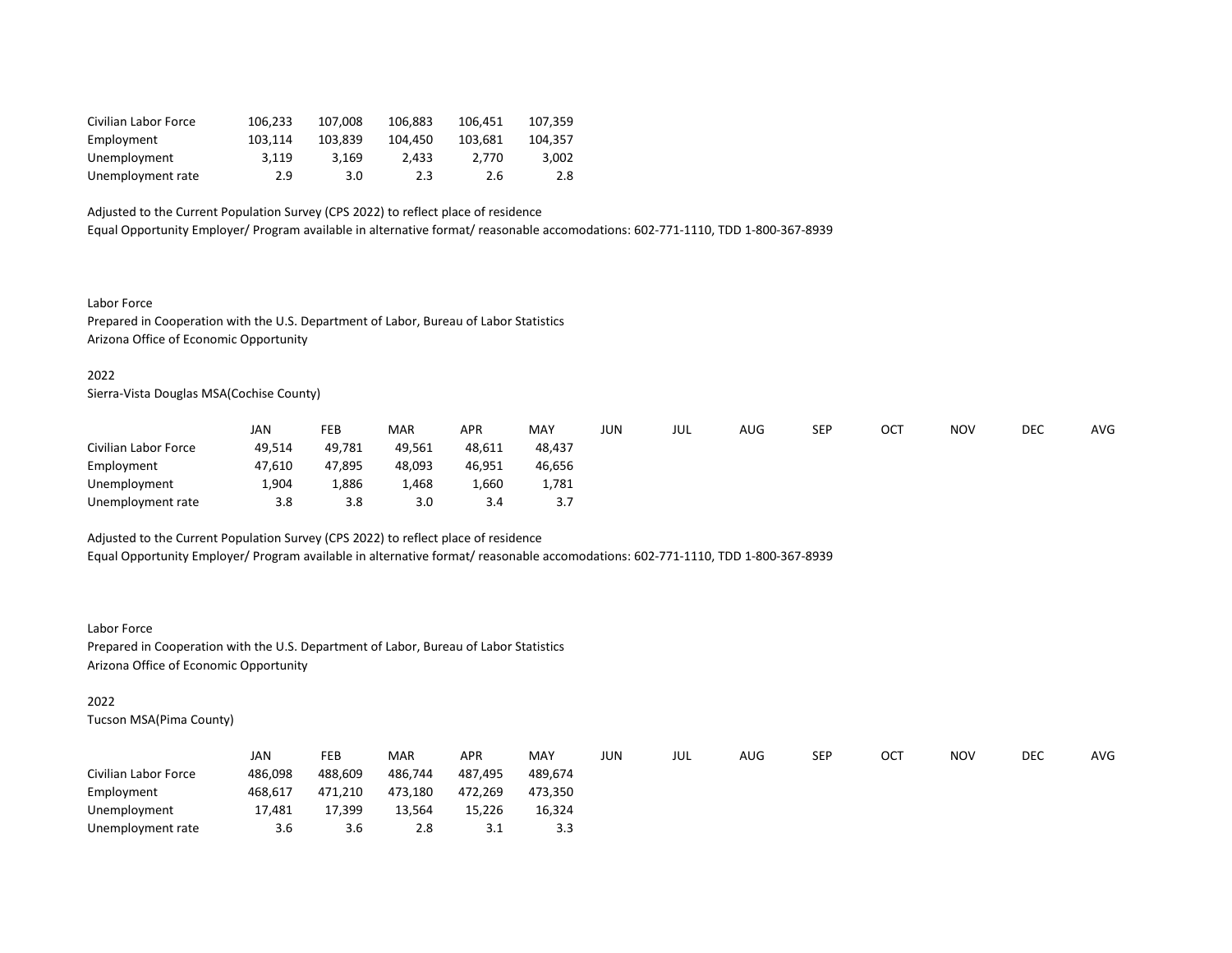Equal Opportunity Employer/ Program available in alternative format/ reasonable accomodations: 602-771-1110, TDD 1-800-367-8939

#### Labor Force

Prepared in Cooperation with the U.S. Department of Labor, Bureau of Labor Statistics Arizona Office of Economic Opportunity

# 2022

Yuma MSA(Yuma County)

|                      | JAN     | FEB    | <b>MAR</b> | APR    | MAY    | JUN | jul | <b>AUG</b> | SEP | OCT | <b>NOV</b> | DEC | AVG |
|----------------------|---------|--------|------------|--------|--------|-----|-----|------------|-----|-----|------------|-----|-----|
| Civilian Labor Force | 100,026 | 99,333 | 98,905     | 94,921 | 94.414 |     |     |            |     |     |            |     |     |
| Employment           | 87.602  | 87.487 | 88.906     | 82,480 | 80.826 |     |     |            |     |     |            |     |     |
| Unemployment         | 12,424  | 11.846 | 9.999      | 12.441 | 13.588 |     |     |            |     |     |            |     |     |
| Unemployment rate    | 12.4    | 11.9   | 10.1       | 13.1   | 14.4   |     |     |            |     |     |            |     |     |

Adjusted to the Current Population Survey (CPS 2022) to reflect place of residence

Equal Opportunity Employer/ Program available in alternative format/ reasonable accomodations: 602-771-1110, TDD 1-800-367-8939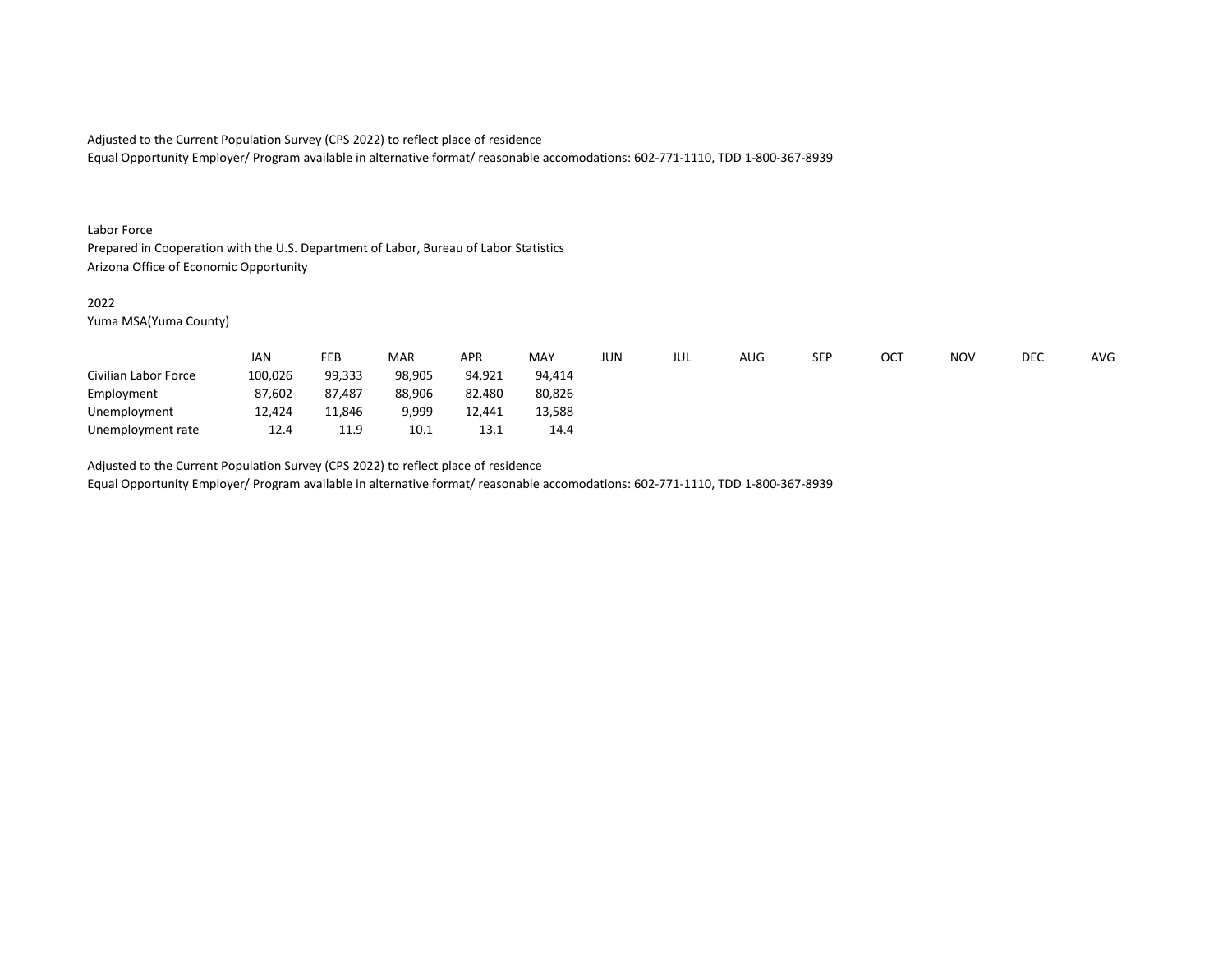# Labor Force Prepared in Cooperation with the U.S. Department of Labor, Bureau of Labor Statistics Arizona Office of Economic Opportunity

#### 2021

Arizona

|                      | JAN       | FEB       | MAR       | APR       | MAY       | JUN       | JUL       | AUG       | SEP       | OCT       | NOV       | DEC       | AVG       |
|----------------------|-----------|-----------|-----------|-----------|-----------|-----------|-----------|-----------|-----------|-----------|-----------|-----------|-----------|
| Civilian Labor Force | 3.489.610 | 3.500.114 | 3.507.434 | 3.500.887 | 3.507.279 | 3.525.534 | 3,519,661 | 3,513,363 | 3.539.478 | 3.531.512 | 3.549.254 | 3.536.972 | 3.518.425 |
| Employment           | 3.268.433 | 3.287.384 | 3.307.327 | 3.307.464 | 3.320.554 | 3.318.760 | 3.336.837 | 3.346.618 | 3.391.363 | 3.402.509 | 3.435.729 | 3.432.848 | 3.346.319 |
| Unemployment         | 221.177   | 212.730   | 200.107   | 193.423   | 186.725   | 206.774   | 182.824   | 166.745   | 148.115   | 129.003   | 113.525   | 104.124   | 172.106   |
| Unemployment rate    | 6.3       | 6.1       |           | כ.כ       | 5.3       | 5.9       | 5.2       | 4.7       | 4.2       |           | 3.2       | 2.9       | 4.9       |

Adjusted to the Current Population Survey (CPS 2022) to reflect place of residence

Equal Opportunity Employer/ Program available in alternative format/ reasonable accomodations: 602-771-1110, TDD 1-800-367-8939

# Labor Force Prepared in Cooperation with the U.S. Department of Labor, Bureau of Labor Statistics Arizona Office of Economic Opportunity

# 2021

Flagstaff MSA(Coconino County)

|                      | JAN    | FEB    | MAR    | <b>APR</b> | MAY         | JUN    | JUL    | <b>AUG</b> | <b>SEP</b> | OCT.<br>◡◡ | <b>NOV</b> | DEC    | <b>AVG</b> |
|----------------------|--------|--------|--------|------------|-------------|--------|--------|------------|------------|------------|------------|--------|------------|
| Civilian Labor Force | 69,180 | 69,460 | 70,122 | 71,396     | 71<br>1,170 | 72,971 | 73,084 | 72,444     | 74,855     | 74.522     | 74,128     | 73,348 | 72,223     |
| Employment           | 63,391 | 63.910 | 64.976 | 66.643     | 66.582      | 67.797 | 68.543 | 68.304     | 71.172     | 71.261     | 71.204     | 70.505 | 67,857     |
| Unemployment         | 5,789  | 5,550  | 5,146  | 4.753      | 4,588       | 174,د  | 4,541  | 4,140      | 3,683      | 3,261      | 2,924      | 2,843  | 4,366      |
| Unemployment rate    | 8.4    | 8.0    | 7.3    |            | 6.4         | ــ .   | 6.2    |            | 4.9        | 4.4        | 3.9        | 3 Q    | 6.0        |

Adjusted to the Current Population Survey (CPS 2022) to reflect place of residence

Equal Opportunity Employer/ Program available in alternative format/ reasonable accomodations: 602-771-1110, TDD 1-800-367-8939

Labor Force Prepared in Cooperation with the U.S. Department of Labor, Bureau of Labor Statistics Arizona Office of Economic Opportunity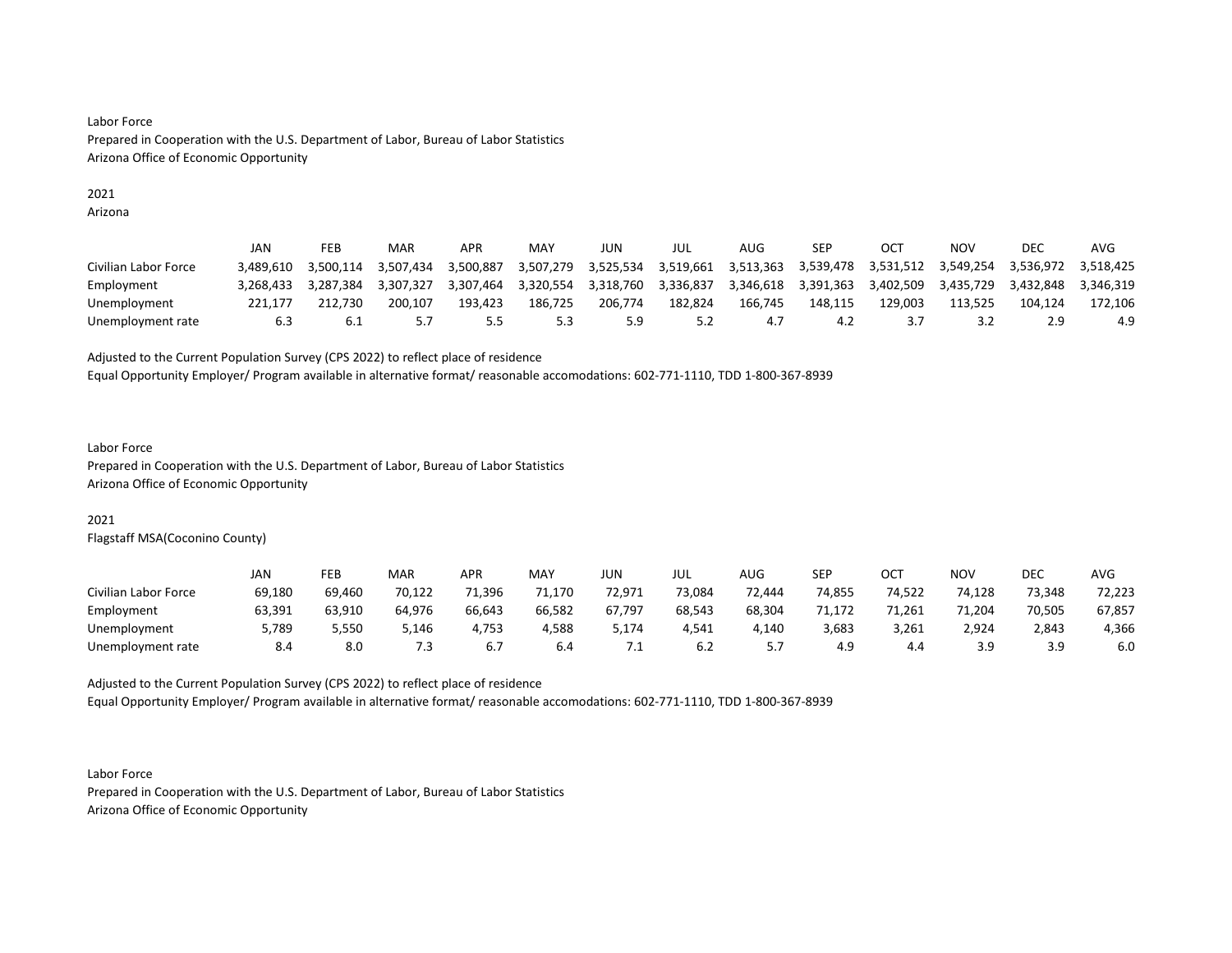# 2021

# Lake Havasu City-Kingman MSA(Mohave County)

|                      | JAN    | FEB    | MAR    | <b>APR</b> | MAY    | JUN    | jul    | AUG    | <b>SEP</b> | OC1    | <b>NOV</b> | DEC    | AVG    |
|----------------------|--------|--------|--------|------------|--------|--------|--------|--------|------------|--------|------------|--------|--------|
| Civilian Labor Force | 85,036 | 85.640 | 86.048 | 86,666     | 87,268 | 88,660 | 88,693 | 87,761 | 87,971     | 87,532 | 87,955     | 87.343 | 87,215 |
| Employment           | 79.045 | 79.846 | 80.604 | 81.286     | 82,089 | 82.889 | 83,582 | 83,122 | 83.694     | 83,733 | 84,511     | 84.177 | 82,382 |
| Unemployment         | 5,991  | 5,794  | 5,444  | 5,380      | 5,179  | 5,771  | 5,111  | 4,639  | 4,277      | 3,799  | 3,444      | 3,166  | 4,833  |
| Unemployment rate    | 7.0    | 6.8    | 6.3    | 6.2        | 5.9    | 6.5    | 5.8    | 5.3    | 4.9        | 4.3    | 3.9        | 3.6    | ر.ر    |

Adjusted to the Current Population Survey (CPS 2022) to reflect place of residence Equal Opportunity Employer/ Program available in alternative format/ reasonable accomodations: 602-771-1110, TDD 1-800-367-8939

## Labor Force

Prepared in Cooperation with the U.S. Department of Labor, Bureau of Labor Statistics Arizona Office of Economic Opportunity

## 2021

Phoenix MSA

|                      | JAN       | FEB       | MAR       | <b>APR</b> | MAY       | JUN       | jul       | AUG       | SEP       | OCT       | NOV       | DEC       | AVG       |
|----------------------|-----------|-----------|-----------|------------|-----------|-----------|-----------|-----------|-----------|-----------|-----------|-----------|-----------|
| Civilian Labor Force | 2.482.789 | 2.493.707 | 2.494.901 | 2.492.459  | 2,497,993 | 2,512,132 | 2,510,704 | 2,498,638 | 2.512.594 | 2.512.309 | 2,525,302 | 2.518.007 | 2.504.295 |
| Employment           | 2.332.864 | 2.349.995 | 2.360.281 | 2.363.517  | 2.375.428 | 2.378.045 | 2.393.775 | 2.393.423 | 2.419.570 | 2.431.572 | 2.454.603 | 2.453.226 | 2.392.192 |
| Unemployment         | 149.925   | 143.712   | 134.620   | 128.942    | 122.565   | 134.087   | 116.929   | 105.215   | 93.024    | 80.737    | 70.699    | 64.781    | 112.103   |
| Unemployment rate    | 6.0       | 5.8       |           | . <u>.</u> | 4.9       | 5.3       |           | -4.2      | 37        |           | 2.8       |           | 4.5       |

Adjusted to the Current Population Survey (CPS 2022) to reflect place of residence Equal Opportunity Employer/ Program available in alternative format/ reasonable accomodations: 602-771-1110, TDD 1-800-367-8939

Labor Force

Prepared in Cooperation with the U.S. Department of Labor, Bureau of Labor Statistics Arizona Office of Economic Opportunity

# 2021

Prescott MSA(Yavapai County)

| JAN<br><b>FEB</b><br><b>MAR</b><br>MAY<br>OCT<br><b>NOV</b><br><b>APR</b><br><b>JUN</b><br><b>SEP</b><br>AUG<br>JUL |  |  |  |  |  |  |  |  |  |  |  |  | <b>DEC</b> | <b>AVG</b> |
|---------------------------------------------------------------------------------------------------------------------|--|--|--|--|--|--|--|--|--|--|--|--|------------|------------|
|---------------------------------------------------------------------------------------------------------------------|--|--|--|--|--|--|--|--|--|--|--|--|------------|------------|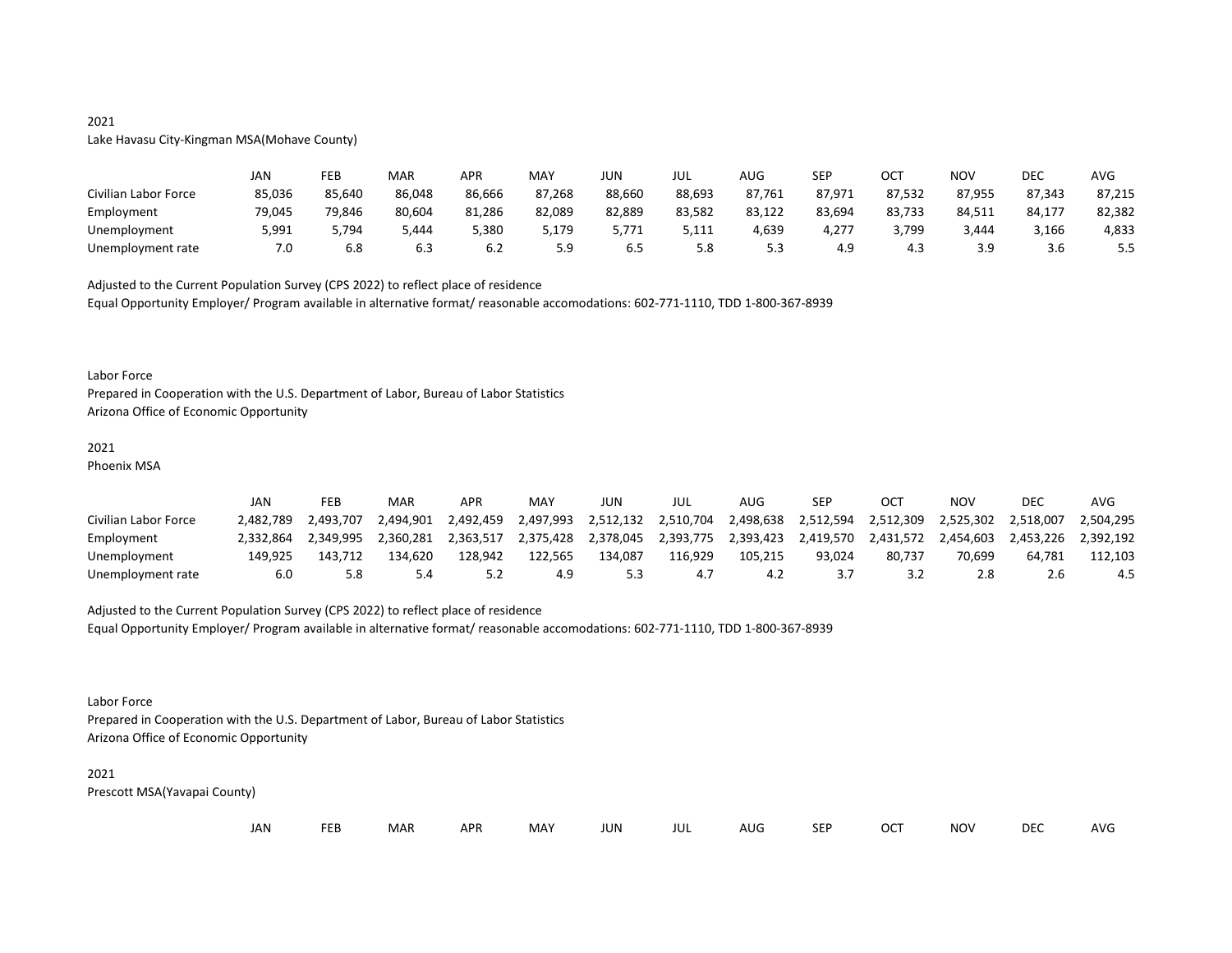| Civilian Labor Force | 103,189 | 103.813 | 104,755 | 104,638 | 105,071 | 105,605 | 105,569 | 104,910 | 106,516 | 105,509 | 106,091 | 105,633 | 105,108 |
|----------------------|---------|---------|---------|---------|---------|---------|---------|---------|---------|---------|---------|---------|---------|
| Employment           | 97.483  | 98.317  | 99.585  | 99.616  | 100.292 | 100.379 | 101.008 | 100.880 | 102.899 | 102.378 | 103.305 | 103.109 | 100,771 |
| Unemployment         | 5,706   | 5.496   | 5.170   | 5,022   | 4.779   | 5,226   | 4,561   | 4,030   | 3,617   |         | 2,786   | 2,524   | 4,337   |
| Unemployment rate    |         |         | 4.9     | 4.8     | 4.5     | 4.9     | 4.3     |         |         |         | 2.b     |         | 4.1     |

Equal Opportunity Employer/ Program available in alternative format/ reasonable accomodations: 602-771-1110, TDD 1-800-367-8939

Labor Force Prepared in Cooperation with the U.S. Department of Labor, Bureau of Labor Statistics Arizona Office of Economic Opportunity

# 2021

Sierra-Vista Douglas MSA(Cochise County)

|                      | JAN    | FEB    | MAR    | <b>APR</b> | MA۱    | JUN    | JUL    | AUG    | SEP    | ОСТ    | ΝΟν    | DEC    | AVG    |
|----------------------|--------|--------|--------|------------|--------|--------|--------|--------|--------|--------|--------|--------|--------|
| Civilian Labor Force | 50,293 | 49.587 | 49.358 | 48,885     | 48.565 | 48,721 | 48.366 | 48.603 | 48,947 | 48.778 | 49.242 | 48,973 | 49,027 |
| Employment           | 47.568 | 46.756 | 46.675 | 46.240     | 45,972 | 45.868 | 45.828 | 46.268 | 46,852 | 46.923 | 47,590 | 47.459 | 46,667 |
| Unemployment         | 2,725  | 2,831  | 2,683  | 2,645      | 2,593  | 2,853  | 2,538  | 2,335  | 2,095  | 1,855  | 1,652  | 1,514  | 2,360  |
| Unemployment rate    | 5.4    | .      | 5.4    | 5.4        | 5.3    | 5.9    | 5.2    | 4.8    | 4.3    | 3.8    | 3.4    | 3.1    | 4.8    |

Adjusted to the Current Population Survey (CPS 2022) to reflect place of residence Equal Opportunity Employer/ Program available in alternative format/ reasonable accomodations: 602-771-1110, TDD 1-800-367-8939

Labor Force Prepared in Cooperation with the U.S. Department of Labor, Bureau of Labor Statistics Arizona Office of Economic Opportunity

## 2021

Tucson MSA(Pima County)

|                      | JAN     | FEB     | MAR     | APR     | MAY     | JUN     | jul     | AUG     | SEP     | OCT     | <b>NOV</b> | DEC     | AVG     |
|----------------------|---------|---------|---------|---------|---------|---------|---------|---------|---------|---------|------------|---------|---------|
| Civilian Labor Force | 479.193 | 479.582 | 481.821 | 479.442 | 482.081 | 480.192 | 478.883 | 479.401 | 484.663 | 480.045 | 483.147    | 482.383 | 480,903 |
| Employment           | 447.726 | 449.407 | 453.411 | 452.151 | 456,195 | 451,831 | 454,009 | 457.053 | 464,591 | 462.589 | 467,844    | 468,330 | 457,095 |
| Unemployment         | 31.467  | 30.175  | 28.410  | 27.291  | 25.886  | 28.361  | 24.874  | 22.348  | 20.072  | 17.456  | 15.303     | 14.053  | 23,808  |
| Unemployment rate    | 6.6     | 6.3     | 5.9     | . . ب   | 5.4     | 5.9     | 5.2     | 4.7     | 4.1     | 3.6     | 3.2        |         | 5.0     |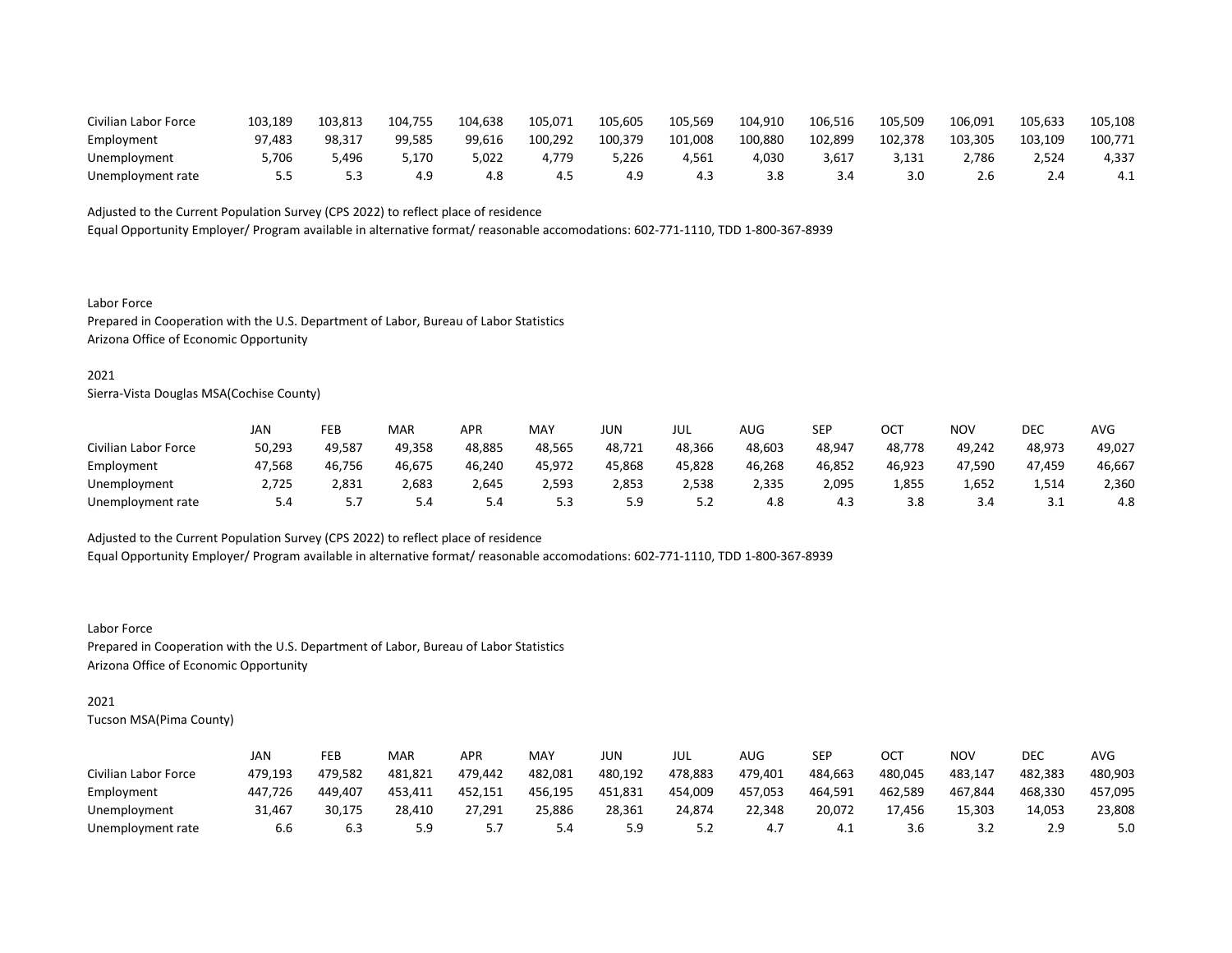Equal Opportunity Employer/ Program available in alternative format/ reasonable accomodations: 602-771-1110, TDD 1-800-367-8939

## Labor Force

Prepared in Cooperation with the U.S. Department of Labor, Bureau of Labor Statistics Arizona Office of Economic Opportunity

### 2021

Yuma MSA(Yuma County)

|                      | JAN    | FEB    | MAR    | APR    | MAY    | JUN    | JUL    | AUG    | <b>SEP</b> | ОСТ    | <b>NOV</b> | DEC    | <b>AVG</b> |
|----------------------|--------|--------|--------|--------|--------|--------|--------|--------|------------|--------|------------|--------|------------|
| Civilian Labor Force | 93.328 | 91.904 | 93.011 | 90.624 | 88.884 | 91.854 | 92.301 | 95.842 | 96.660     | 96.696 | 97.216     | 96.004 | 93,693     |
| Employment           | 83,791 | 82.548 | 83,682 | 80,095 | 76,351 | 76,314 | 76,881 | 79,974 | 82,719     | 84,425 | 86,224     | 86,093 | 81,591     |
| Unemployment         | 9,537  | 9,356  | 9,329  | 10,529 | 12,533 | 15,540 | 15,420 | 15.868 | 13,941     | 12,271 | 10,992     | 9,911  | 12.102     |
| Unemployment rate    | 10.2   | 10.2   | 10.0   | 11.6   | 14.1   | 16.9   | 16.7   | 16.6   | 14.4       | 12.7   | 11.3       | 10.3   | 12.9       |

Adjusted to the Current Population Survey (CPS 2022) to reflect place of residence

Equal Opportunity Employer/ Program available in alternative format/ reasonable accomodations: 602-771-1110, TDD 1-800-367-8939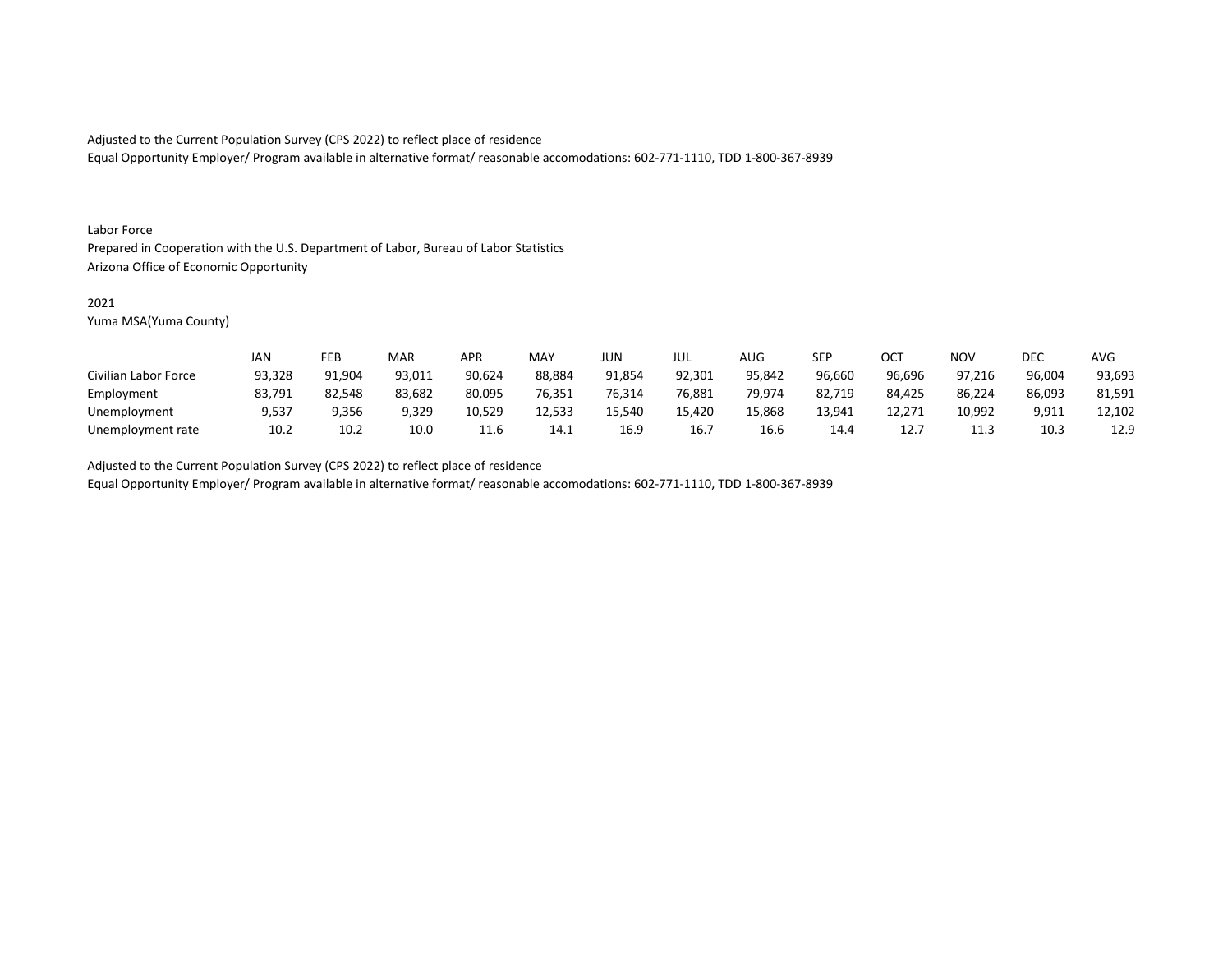# Labor Force Prepared in Cooperation with the U.S. Department of Labor, Bureau of Labor Statistics Arizona Office of Economic Opportunity

## 2020

Arizona

|                      | JAN       | FEB       | MAR       | <b>APR</b> | MAY       | JUN       | JUL       | AUG       | SEP       | OC.       | <b>NOV</b> | DEC       | AVG       |
|----------------------|-----------|-----------|-----------|------------|-----------|-----------|-----------|-----------|-----------|-----------|------------|-----------|-----------|
| Civilian Labor Force | 3.491.416 | 3.504.064 | 3.494.129 | 3.368.901  | 3.386.607 | 3,427,288 | 3.442.516 | 3.453.781 | 3.465.280 | 3,477,332 | 3.486.820  | 3.484.083 | 3.456.852 |
| Employment           | 3.316.135 | 3.335.488 | 3.291.200 | 2.914.700  | 3.012.935 | 3.092.748 | 3.119.519 | 3.186.891 | 3.221.456 | 3.260.794 | 3.275.346  | 3.265.985 | 3.191.100 |
| Unemployment         | 175.281   | 168.576   | 202.929   | 454.201    | 373.672   | 334.540   | 322.997   | 266.890   | 243.824   | 216.538   | 211.474    | 218.098   | 265.752   |
| Unemployment rate    | 5.0       | 4.8       | 5.8       | 13.5       | 11.0      | 9.8       | 9.4       |           | 7.0       | 6.2       | -6.1       | 6.3       |           |

Adjusted to the Current Population Survey (CPS 2022) to reflect place of residence

Equal Opportunity Employer/ Program available in alternative format/ reasonable accomodations: 602-771-1110, TDD 1-800-367-8939

# Labor Force

Prepared in Cooperation with the U.S. Department of Labor, Bureau of Labor Statistics Arizona Office of Economic Opportunity

# 2020

Flagstaff MSA(Coconino County)

|                      | JAN    | FEB    | MAR    | <b>APR</b> | MAY    | JUN    | JUL    | AUG    | <b>SEP</b> | $\sim$ $\sim$<br>ו טט | NOV        | DEC    | <b>AVG</b> |
|----------------------|--------|--------|--------|------------|--------|--------|--------|--------|------------|-----------------------|------------|--------|------------|
| Civilian Labor Force | 74,674 | 74,725 | 75.171 | 70,006     | 69,584 | 71,875 | 71,586 | 72,115 | 72.256     | 71,710                | 70.676     | 69,812 | 72,016     |
| Employment           | 69,629 | 70,021 | 69.544 | 57,897     | 59.733 | 63.273 | 63.735 | 65.581 | 66,421     | 66.581                | 65.585     | 64.310 | 65,193     |
| Unemployment         | 5,045  | 1.704  | 5,627  | 12,109     | 9,851  | 8,602  | 7,851  | 6,534  | 5,835      | 129,د                 | 5,091      | 5,502  | 6,823      |
| Unemployment rate    | 6.8    | 6.3    | .      | 17.3       | 14.2   | 12.C   | 11.0   | 9.1    | -8.1       | . <u>. .</u>          | $\cdot$ .2 | 7.9    | 9.5        |

Adjusted to the Current Population Survey (CPS 2022) to reflect place of residence

Equal Opportunity Employer/ Program available in alternative format/ reasonable accomodations: 602-771-1110, TDD 1-800-367-8939

Labor Force Prepared in Cooperation with the U.S. Department of Labor, Bureau of Labor Statistics Arizona Office of Economic Opportunity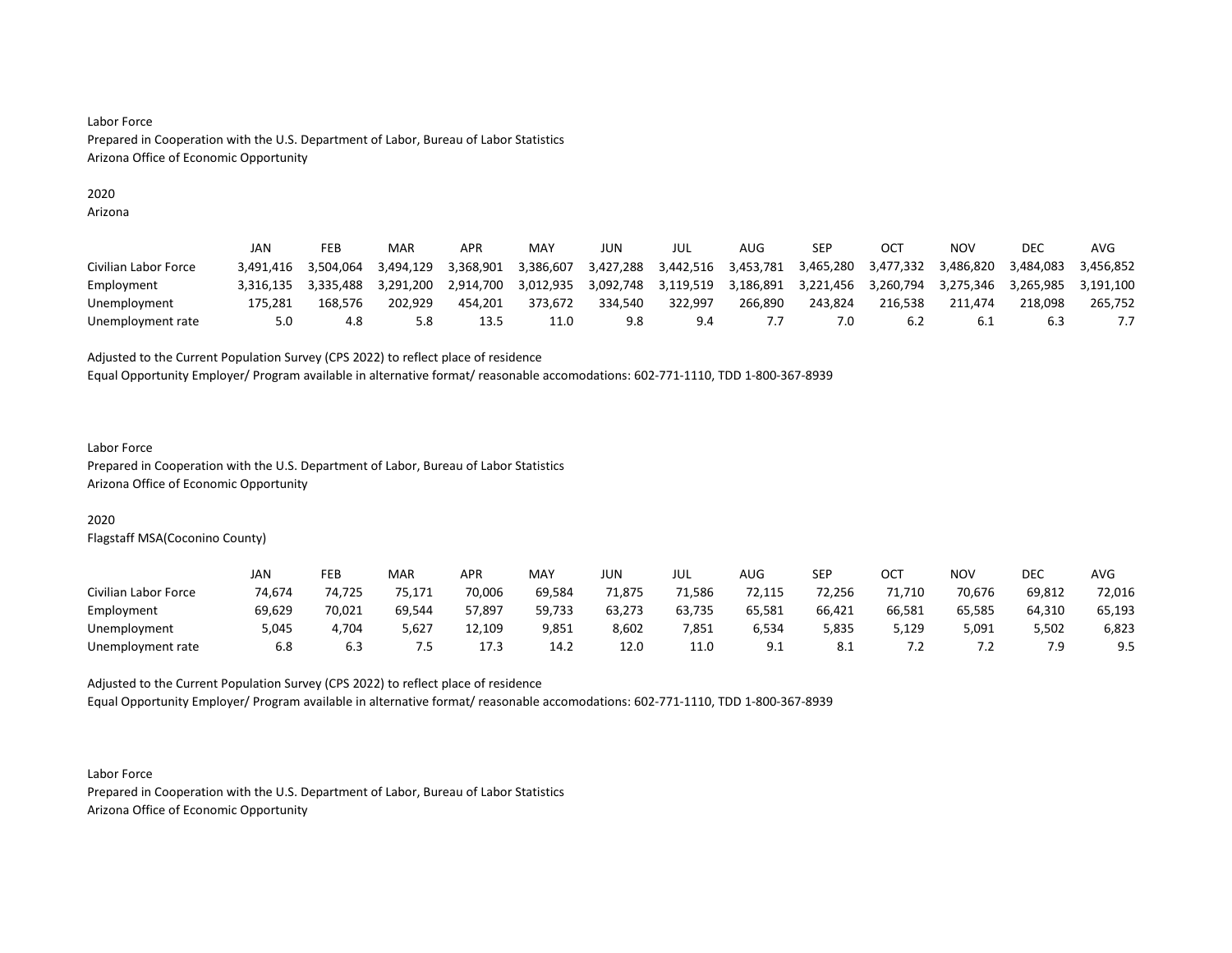# 2020

# Lake Havasu City-Kingman MSA(Mohave County)

|                      | JAN    | FEB    | MAR    | APR    | MAY    | JUN    | JUL    | AUG    | SEP    | ост    | NOV    | <b>DEC</b> | AVG    |
|----------------------|--------|--------|--------|--------|--------|--------|--------|--------|--------|--------|--------|------------|--------|
| Civilian Labor Force | 85,935 | 85,891 | 85,716 | 86,015 | 87,391 | 86,333 | 86,626 | 86,013 | 86,002 | 85,176 | 85,133 | 84,937     | 85,930 |
| Employment           | 80,450 | 80.676 | 79,463 | 69,327 | 72,733 | 76,137 | 77,442 | 78,252 | 78,897 | 79,125 | 79,297 | 78,876     | 77,556 |
| Unemployment         | 5,485  | 5,215  | 6,253  | 16,688 | 14,658 | 10,196 | 9,184  | 7,761  | 105,'  | 6,051  | 5,836  | 6,061      | 8,374  |
| Unemployment rate    | 6.4    | b.l    | 7.3    | 19.4   | 16.8   | 11.8   | 10.6   | 9.0    | 8.3    | ـ .    | 6.9    | ـــ        | 9.7    |

Adjusted to the Current Population Survey (CPS 2022) to reflect place of residence Equal Opportunity Employer/ Program available in alternative format/ reasonable accomodations: 602-771-1110, TDD 1-800-367-8939

#### Labor Force

Prepared in Cooperation with the U.S. Department of Labor, Bureau of Labor Statistics Arizona Office of Economic Opportunity

## 2020

Phoenix MSA

|                      | JAN       | FEB       | MAR       | <b>APR</b> | MAY       | JUN       | jul       | AUG       | SEP       |           | NOV       | DEC       | AVG       |
|----------------------|-----------|-----------|-----------|------------|-----------|-----------|-----------|-----------|-----------|-----------|-----------|-----------|-----------|
| Civilian Labor Force | 2.464.310 | 2.473.853 | 2.461.279 | 2.376.341  | 2.393.132 | 2.425.469 | 2,438,756 | 2.442.498 | 2.448.385 | 2.465.252 | 2.473.870 | 2.476.444 | 2.444.966 |
| Employment           | 2.355.828 | 2.368.129 | 2.334.366 | 2.072.395  | 2.143.602 | 2.200.973 | 2.222.816 | 2.265.707 | 2.286.818 | 2.318.987 | 2.330.667 | 2.328.636 | 2.269.077 |
| Unemployment         | 108.482   | 105.724   | 126.913   | 303.946    | 249.530   | 224.496   | 215.940   | 176.791   | 161.567   | 146.265   | 143.203   | 147.808   | 175.889   |
| Unemployment rate    | 4.4       |           | 5.2       | 12.8       | 10.4      | 9.3       | 8.9       | ٠Z.       | 6.6       | 5.9       | 5.8       | 6.0       |           |

Adjusted to the Current Population Survey (CPS 2022) to reflect place of residence Equal Opportunity Employer/ Program available in alternative format/ reasonable accomodations: 602-771-1110, TDD 1-800-367-8939

Labor Force

Prepared in Cooperation with the U.S. Department of Labor, Bureau of Labor Statistics Arizona Office of Economic Opportunity

# 2020

Prescott MSA(Yavapai County)

|  | JAN | EER | <b>MAR</b> | <b>APR</b> | MAY | JUN | jul | AUG | <b>SEP</b> | OCT | <b>NOV</b> | <b>DEC</b> | AVG |
|--|-----|-----|------------|------------|-----|-----|-----|-----|------------|-----|------------|------------|-----|
|--|-----|-----|------------|------------|-----|-----|-----|-----|------------|-----|------------|------------|-----|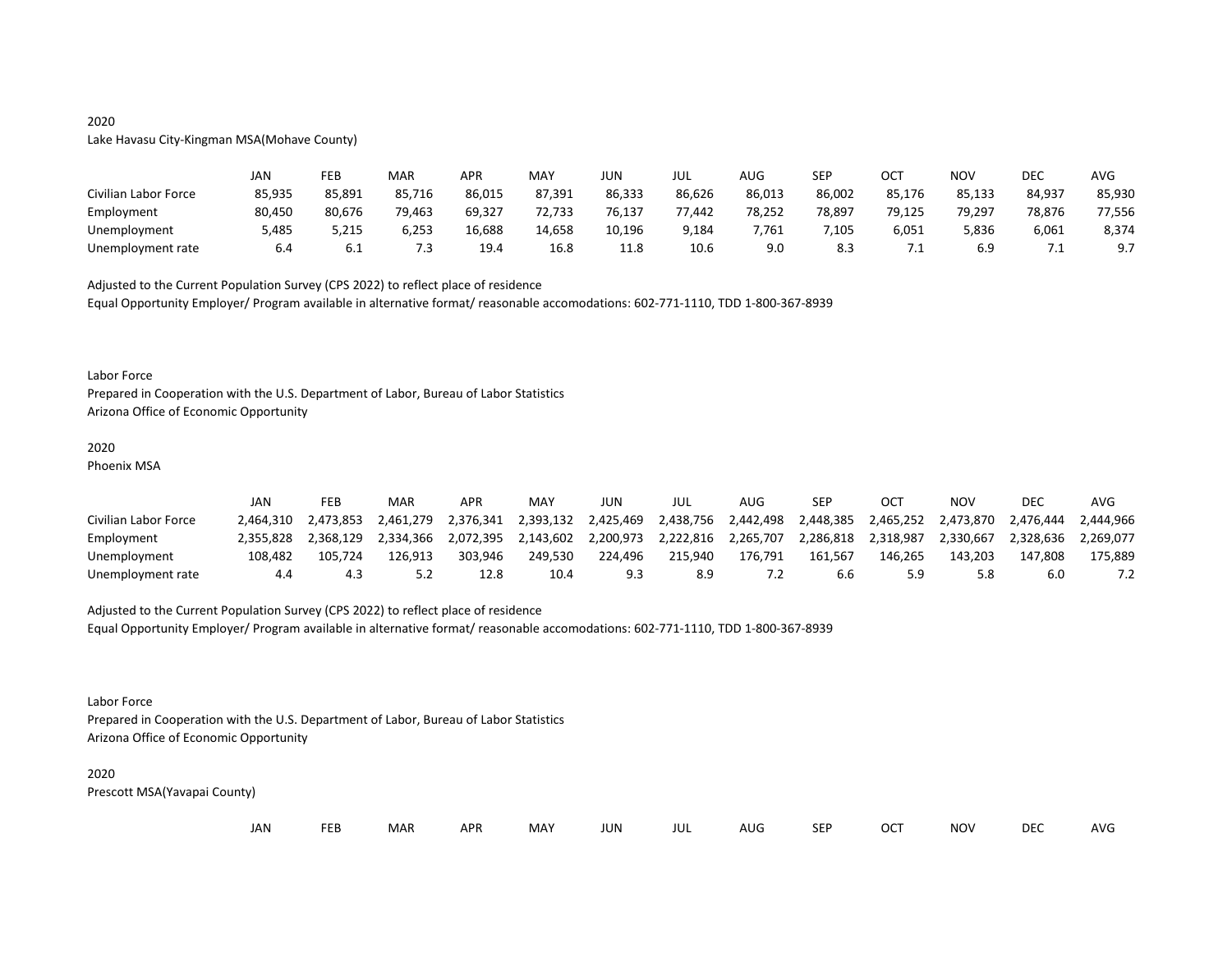| Civilian Labor Force | 104.166 | 104.052 | 103,785 | 100,540 | 101,203 | 103,566 | 103,830 | 104,181 | 104,428 | 104,339 | 104,091 | 103,480 | 103,471 |
|----------------------|---------|---------|---------|---------|---------|---------|---------|---------|---------|---------|---------|---------|---------|
| Employment           | 99.158  | 99.205  | 98.063  | 85.359  | 90.070  | 94.346  | 95.198  | 97.137  | 98.126  | 98.622  | 98.476  | 97.633  | 95,949  |
| Unemployment         | 5,008   | 4.847   | 5,722   | 15.181  | 11,133  | 9,220   | 8,632   | 044.'   | 6,302   | 5.717   | 5,615   | 5,841   | 7,522   |
| Unemployment rate    | 4.8     | 4.,     | 5.5     | 15.1    | 11.0    | 8.9     | 8.3     |         | 6.0     |         |         |         |         |

Equal Opportunity Employer/ Program available in alternative format/ reasonable accomodations: 602-771-1110, TDD 1-800-367-8939

Labor Force Prepared in Cooperation with the U.S. Department of Labor, Bureau of Labor Statistics Arizona Office of Economic Opportunity

# 2020

Sierra-Vista Douglas MSA(Cochise County)

|                      | JAN    | FEB    | MAR    | APR    | MAY    | jun    | JUL    | AUG    | SEP    | ОСТ    | ΝΟν    | DEC    | AVG    |
|----------------------|--------|--------|--------|--------|--------|--------|--------|--------|--------|--------|--------|--------|--------|
| Civilian Labor Force | 50,199 | 50,379 | 50,763 | 48,325 | 48,439 | 49.425 | 49.998 | 50,505 | 50,972 | 50,890 | 50,775 | 50,410 | 50,090 |
| Employment           | 47.129 | 47.445 | 47.316 | 42,922 | 44.072 | 45.373 | 46,093 | 47.275 | 48,031 | 48.328 | 48.229 | 47.690 | 46,659 |
| Unemployment         | 3,070  | 2,934  | 3,447  | 5,403  | 4,367  | 4,052  | 3,905  | 3,230  | 2,941  | 2,562  | 2,546  | 2,720  | 3,431  |
| Unemployment rate    | 6.1    | 5.8    | 6.8    | 11.2   | 9.0    | 8.2    | 7.8    | 6.4    | 5.8    | 5.0    | 5.0    | 5.4    | 6.8    |

Adjusted to the Current Population Survey (CPS 2022) to reflect place of residence Equal Opportunity Employer/ Program available in alternative format/ reasonable accomodations: 602-771-1110, TDD 1-800-367-8939

Labor Force Prepared in Cooperation with the U.S. Department of Labor, Bureau of Labor Statistics Arizona Office of Economic Opportunity

#### 2020

Tucson MSA(Pima County)

|                      | JAN     | FEB     | MAR     | <b>APR</b> | MAY     | JUN     | JUL     | <b>AUG</b> | SEP     | OC1     | <b>NOV</b> | DEC     | AVG     |
|----------------------|---------|---------|---------|------------|---------|---------|---------|------------|---------|---------|------------|---------|---------|
| Civilian Labor Force | 484.926 | 490.128 | 487.483 | 469.947    | 472.327 | 475.792 | 476.442 | 477.592    | 479.140 | 479.140 | 479.705    | 479.518 | 479.345 |
| Employment           | 461,615 | 467.522 | 460.397 | 407,918    | 421,876 | 430,567 | 432,958 | 442.604    | 446.872 | 449.352 | 450,420    | 448.893 | 443.416 |
| Unemployment         | 23.311  | 22.606  | 27.086  | 62.029     | 50,451  | 45.225  | 43.484  | 34.988     | 32.268  | 29.788  | 29.285     | 30.625  | 35,929  |
| Unemployment rate    | 4.8     | 4.6     | 5.6     | 13.2       | 10.7    | 9.5     | 9.1     | د.'        | 6.7     | 6.2     | 6.1        | 6.4     |         |